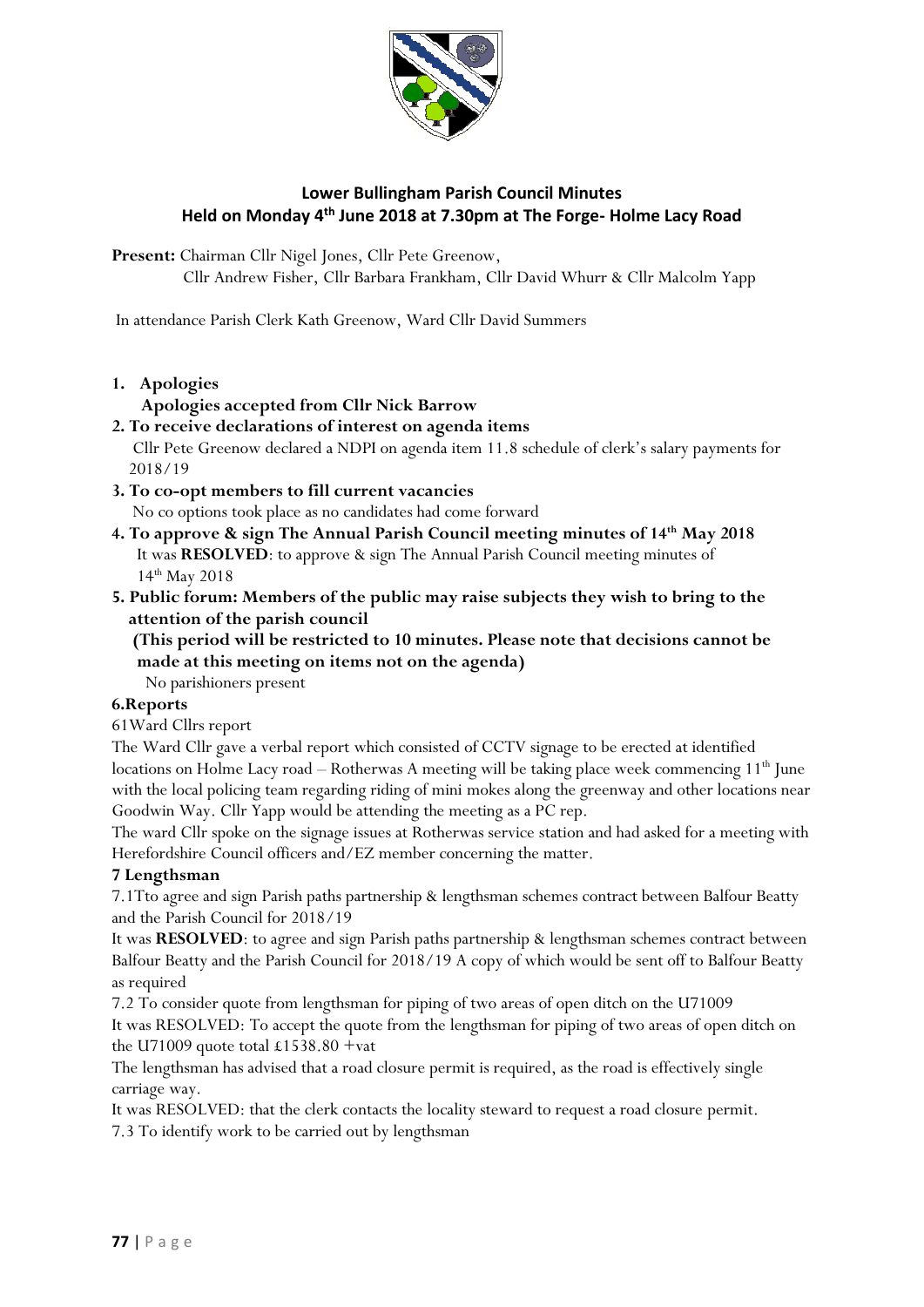7.4 To identify Footpaths work to be carried out by lengthsman.

It was **RESOLVED:** that a maintenance day is carried out in the parish by the lengthsman and that an assessment of ditches in the parish is also carried out. Footpaths work identified for the lengthsman to attend to Footpath at the back of the old post office down towards the river to St Vincent's Close to be inspected and attend to if safe to do so by the lengthsman. Footpath LOB10 needs strimming and LOB2 either side of the relief road.

### **8.Highway road issues**

8.1 To consider Highways issues for reporting top Balfour Beatty/Herefordshire Council

Cllr Yapp raised the following highway issues which the clerk was asked to report to Balfour Beatty Loose man hole cover on Holme Lacy road past Goodwin Way, work carried out by Western Power is not completed .3 areas have been cordoned off, the clerk was asked to find out when this work would be completed, Telephone inspection cover near The Wye Inn needs attending to.

Over grown vegetation & thorn bushes are obstructing the footpath along Westbury Close.

Potholes at Ridge hill area and at Tywford area need urgent attention these have not been marked up by Balfour Beatty at present. Clerk to log these under "report a pothole" on HFDC website.

8.2To consider grass cutting in the parish

It was **RESOLVED:** that the Chairman and Clerk would meet with the lengthsman to discuss adding further areas in the parish for grass cutting on a regular basis.

#### **9.Community Asset Transfer**

9.1To receive an update on the community asset transfer -open space adjoining St Clares Court and next steps as required.

The Clerk reported back on site the meeting that had taken place with HFDC officer dealing with the asset transfer Main points covered: Tree survey report to be provided to the PC by HFDC. Tree replanting scheme as previously minuted and agreed. Boundaries responsibility for retaining wall Other open space costs of for one site or several areas. Overage & Agreement would be subject to contract & council approval. Processes & costs, Agreement of heads of terms, Governance/formal decision (both councils) Statutory advertisements for disposal/transfer of open space, Valuation & Legal costs. Discussion took place concerning the asset transfer

It was **RESOVLED** that: The Parish Council wanted trees re planted as previously minuted and this cost would be covered by Herefordshire Council as previously agreed by Herefordshire Council. The clerk was asked to enquire about negotiation of legal costs if they should wish to take on more than one area of open green space, along with HFDC's procedure for valuation of the open green space(s)

#### **10. Planning**

10.1To note planning permission granted/ refused since last meeting None

10.2 To consider commenting on planning applications received. None

#### **11. Finance**

11.1To agree &adopt 2017/18 internally audited accounts

It was **RESOLVED**: to agree &adopt 2017/18 internally audited accounts

11.2To consider internal audit report and attend to any action items required

It was **RESOLVED:** that the PC would attend to the recommendations made in the internal auditor's report and that these would be placed on the nest PC agenda.

11.3To agree and sign The Annual Governance statement 2017/18